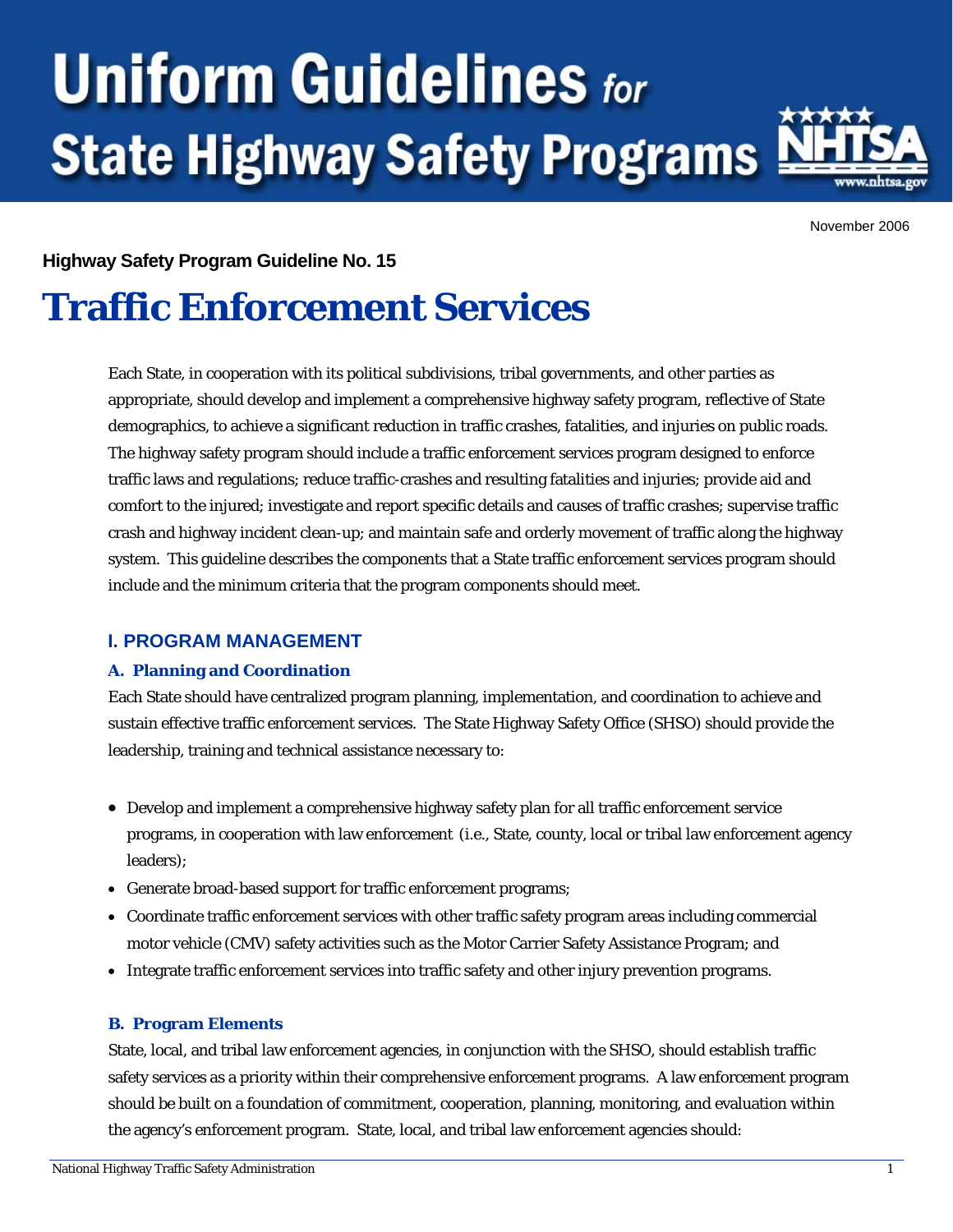- Provide the public with effective and efficient traffic enforcement services through enabling legislation and regulations;
- Coordinate activities with State Departments of Transportation to ensure both support and accurate date collection;
- Develop and implement a comprehensive traffic enforcement services program that is focused on general deterrence and inclusive of impaired driving (i.e., alcohol or other drugs), seat belt use and child passenger safety laws, motorcycles, speeding, and other programs to reduce hazardous driving behaviors;
- Develop cooperative working relationships with other governmental agencies, community organizations, and traffic safety stakeholders on traffic safety and enforcement issues;
- Maintain traffic enforcement strategies and policies for all area of traffic safety including roadside sobriety checkpoints, seat belt use, pursuit driving, crash investigating and reporting, speed enforcement, and hazardous moving traffic violations; and
- Establish performance measures for traffic enforcement services that are both qualitative and quantitative.
- Traffic enforcement services should look beyond the issuance of traffic citations to include enforcement of criminal laws and that address drivers of all types of vehicles, including trucks and motorcycles.

# **II. RESOURCE MANAGEMENT**

The SHSO should encourage law enforcement agencies to develop and maintain a comprehensive resource management plan that identifies and deploys resources necessary to effectively support traffic enforcement services. The resource management plan should include a specific component on traffic enforcement services and safety, integrating traffic enforcement services and safety initiatives into a comprehensive agency enforcement program. Law enforcement agencies should:

- Periodically conduct assessments of traffic enforcement service demands and resources to meet identified needs;
- Develop a comprehensive resource management plan that includes a specific traffic enforcement services and safety component;
- Define the management plan in terms of budget requirements and services to be provided; and
- Develop and implement operational strategies and policies that identify the deployment of traffic enforcement services resources to address program demands and agency goals.

# **III. TRAINING**

Training is essential to support traffic enforcement services and to prepare law enforcement officers to effectively perform their duties. Training accomplishes a wide variety of necessary goals and can be obtained through a variety of sources. Law enforcement agencies should periodically assess enforcement activities to determine training needs and to ensure training is endorsed by the State's Police Officers Standards and Training agency. Effective training should: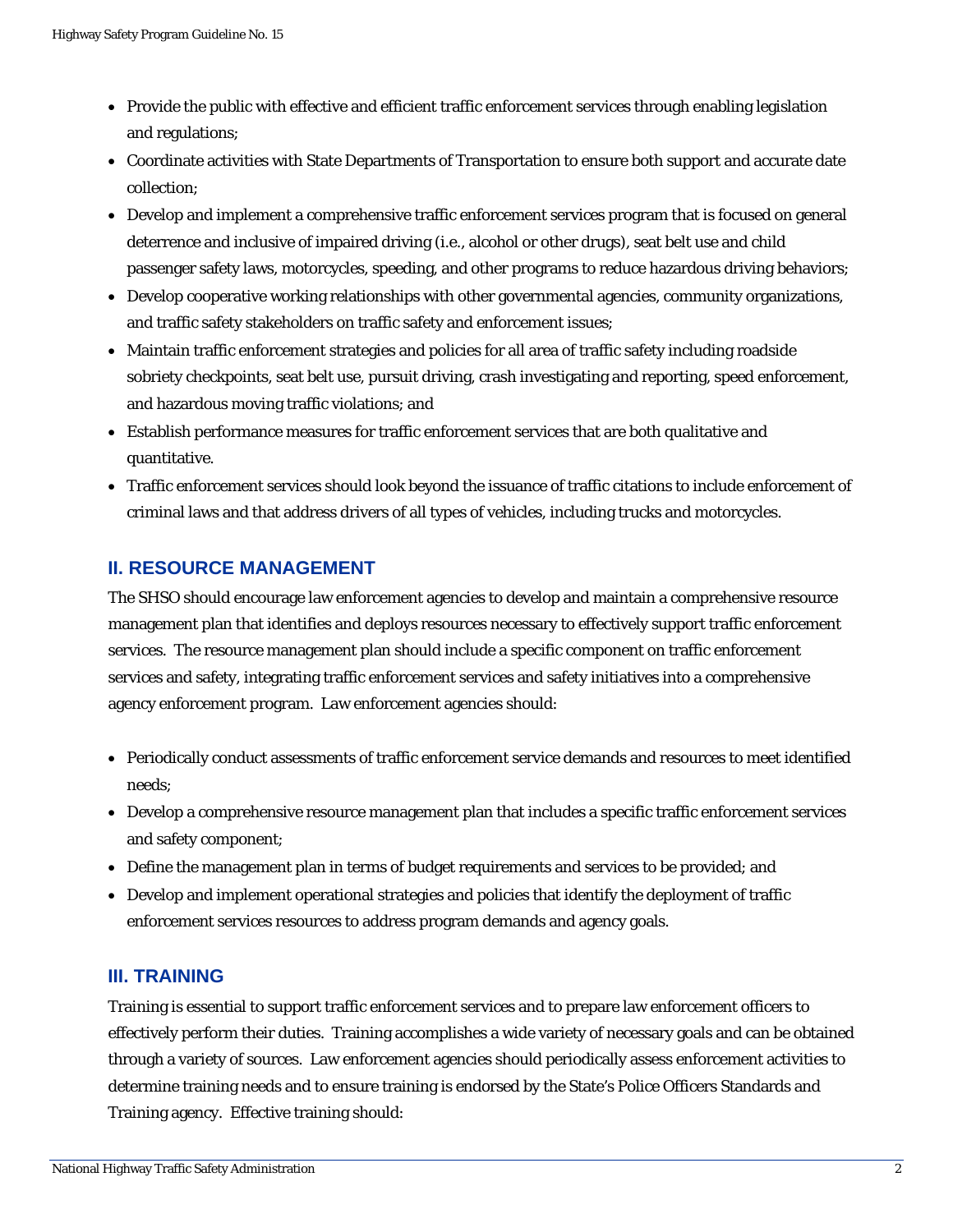- Provide officers the knowledge and skills to act decisively and correctly;
- Increase compliance with agency enforcement goals;
- Assist in meeting priorities;
- Improve compliance with established policies;
- Result in greater productivity and effectiveness;
- Foster cooperation and unity of purpose;
- Help offset liability actions and prevent inappropriate conduct by law enforcement officers;
- Motivate and enhance officer professionalism; and
- Require traffic enforcement knowledge and skills for all recruits.

Law enforcement agencies should:

- Provide traffic enforcement in-service training to experienced officers;
- Provide specialized CMV in-service training to traffic enforcement officers as appropriate;
- Conduct training to implement specialized traffic enforcement skills, techniques, or programs; and
- Train instructors using certified training in order to increase agency capabilities and to ensure continuity of specialized enforcement skills and techniques.

### **IV. TRAFFIC LAW ENFORCEMENT**

Providing traffic enforcement services and the enforcement of traffic laws and ordinances is a responsibility shared by all law enforcement agencies. Among the primary objectives of this function is encouraging motorists and pedestrians to comply voluntarily with the laws and ordinances. Administrators should apply their enforcement resources in a manner that ensures the greatest impact on traffic safety. Traffic enforcement services should:

- Include accurate problem identification and countermeasure design;
- Apply at appropriate times and locations, coupled with paid media and communication efforts designed to make the motoring public aware of the traffic safety problem and planned enforcement activities; and
- Include a system to document and report results.

#### **V. COMMUNICATION PROGRAM**

States should develop and implement communication strategies directed at supporting policy and program elements. Public awareness and knowledge about traffic enforcement services are essential for sustaining increased compliance with traffic laws and regulations. Communications should highlight and support specific program activities underway in the community and communication programs and materials should be culturally relevant, appropriate to the audience and multilingual as necessary. This requires a wellorganized, effectively managed social marketing campaign that addresses specific high-risk populations. The SHSO, in cooperation with law enforcement agencies, should develop a statewide communications plan and campaign that: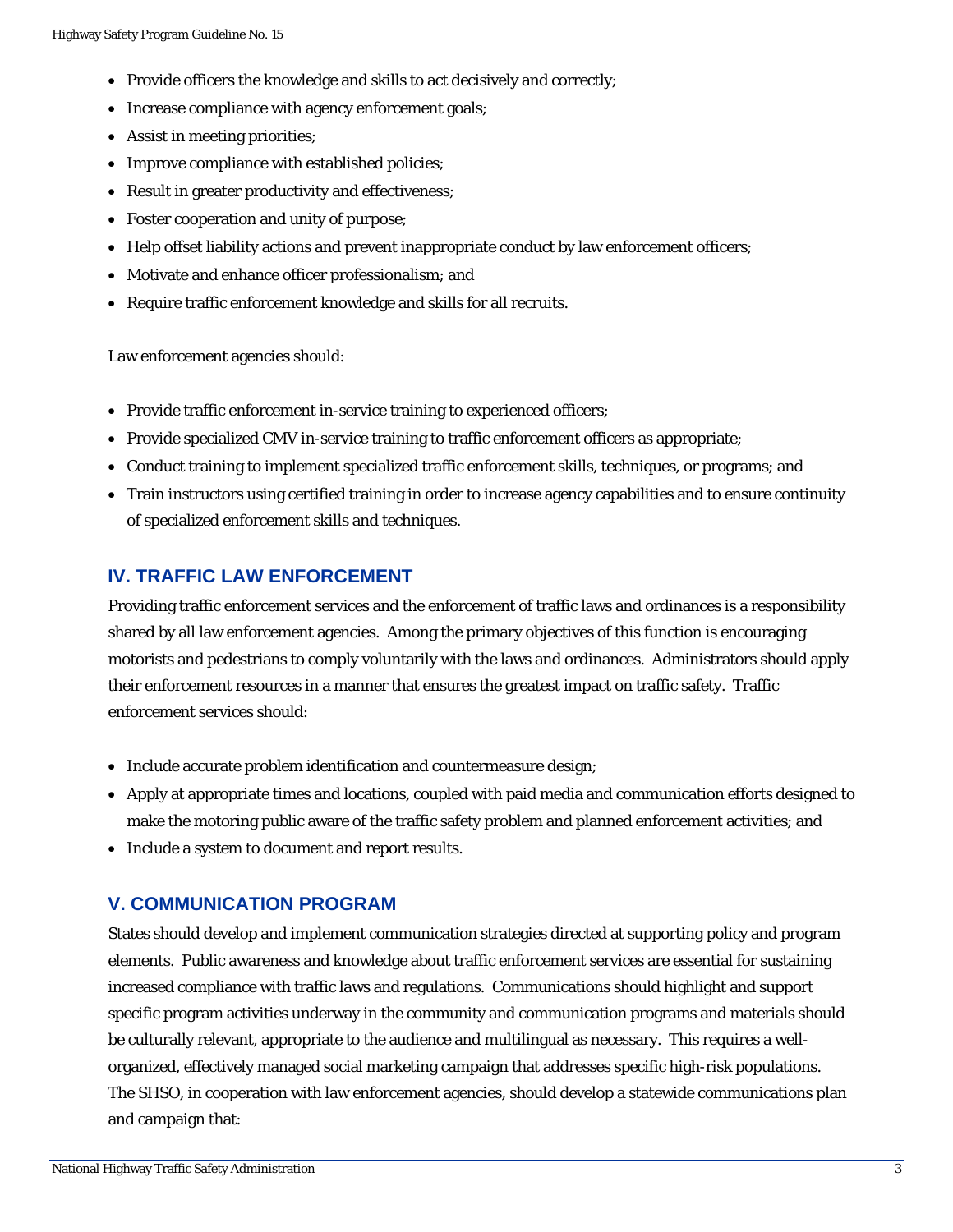- Identifies and addresses specific audiences at particular risk;
- Addresses enforcement of seat belt use, child passenger safety, impaired driving, speed, and other serious traffic laws;
- Capitalizes on special events and awareness campaigns;
- Identifies and supports the efforts of traffic safety activist groups, community coalitions, and the health and medical community to gain increased support of, and attention to, traffic safety and enforcement;
- Uses national themes, events, and material;
- Motivates the public to support increased enforcement of traffic laws;
- Educates and reminds the public about traffic laws and safe driving behaviors;
- Disseminates information to the public about agency activities and accomplishments;
- Enhances relationships with news media and health and medical communities;
- Provides safety education and community services;
- Provides legislative and judicial information and support;
- Increases the public's understanding of the enforcement agency's role in traffic safety;
- Markets information about internal activities to sworn and civilian members of the agency;
- Enhances the agency's safety enforcement role and increases employee understanding and support; and
- Recognizes employee achievements.

# **VI. DATA AND PROGRAM EVALUATION**

The SHSO, in conjunction with law enforcement agencies, should develop a comprehensive evaluation program to measure progress toward established project goals and objectives; effectively plan and implement statewide, county, local, and tribal traffic enforcement services programs; optimize the allocation of limited resources; measure the impact of traffic enforcement on reducing crime and traffic crashes, injuries, and deaths; and compare costs of criminal activity to costs of traffic crashes. Data should be collected from police accident reports, daily officer activity reports that contain workload and citation information, highway department records (e.g., traffic volume), citizen complaints, and officer observations. Law enforcement managers should:

- Include evaluation in initial program planning efforts to ensure that data will be available and that sufficient resources will be allocated;
- Report results regularly to project and program managers, law enforcement decision-makers, and members of the public and private sectors;
- Use results to guide future activities and to assist in justifying resources to governing bodies;
- Conduct a variety of surveys to assist in determining program effectiveness, such as roadside sobriety surveys, speed surveys, license checks, belt use surveys, and surveys measuring public knowledge and attitudes about traffic enforcement programs;
- Evaluate the effectiveness of services provided in support of priority traffic safety areas;
- Maintain and report traffic data to appropriate repositories, such as police accident reports, the FBI *Uniform Crime Report*, FMCSA's SAFETYNET system, and annual statewide reports; and
- Evaluate the impact of traffic enforcement services on criminal activity.